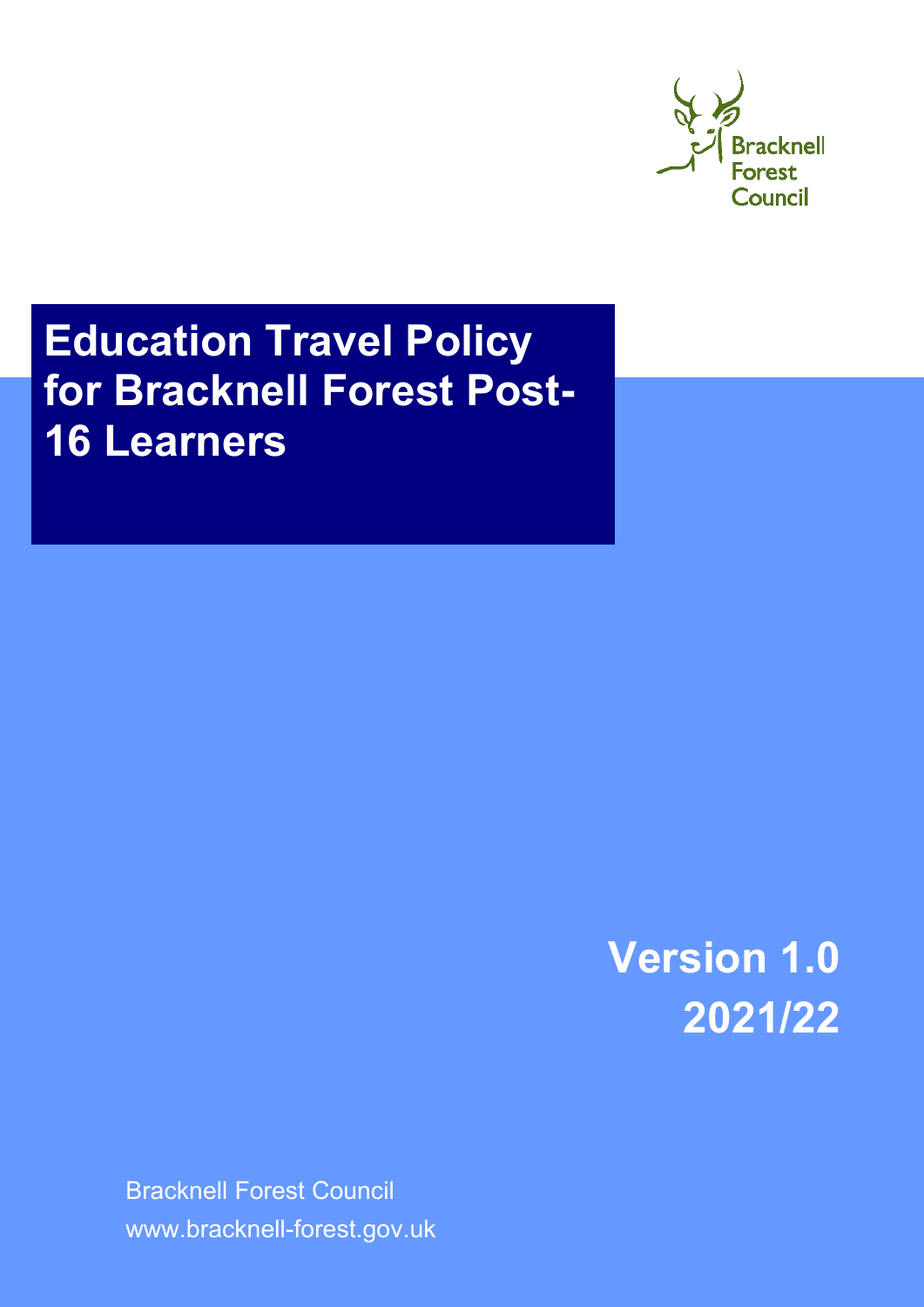# **Table of Contents**

| 1. |                                                                         |
|----|-------------------------------------------------------------------------|
|    |                                                                         |
|    |                                                                         |
|    |                                                                         |
|    |                                                                         |
|    |                                                                         |
|    |                                                                         |
|    |                                                                         |
|    |                                                                         |
|    |                                                                         |
|    |                                                                         |
|    | 1.11 Applying for post-16 travel support (students of sixth-form age) 8 |
| 2. |                                                                         |
|    | 2.1 Young adult learners, aged 19-25 with and Education Health and Care |
|    |                                                                         |
| 3. |                                                                         |
| 4. |                                                                         |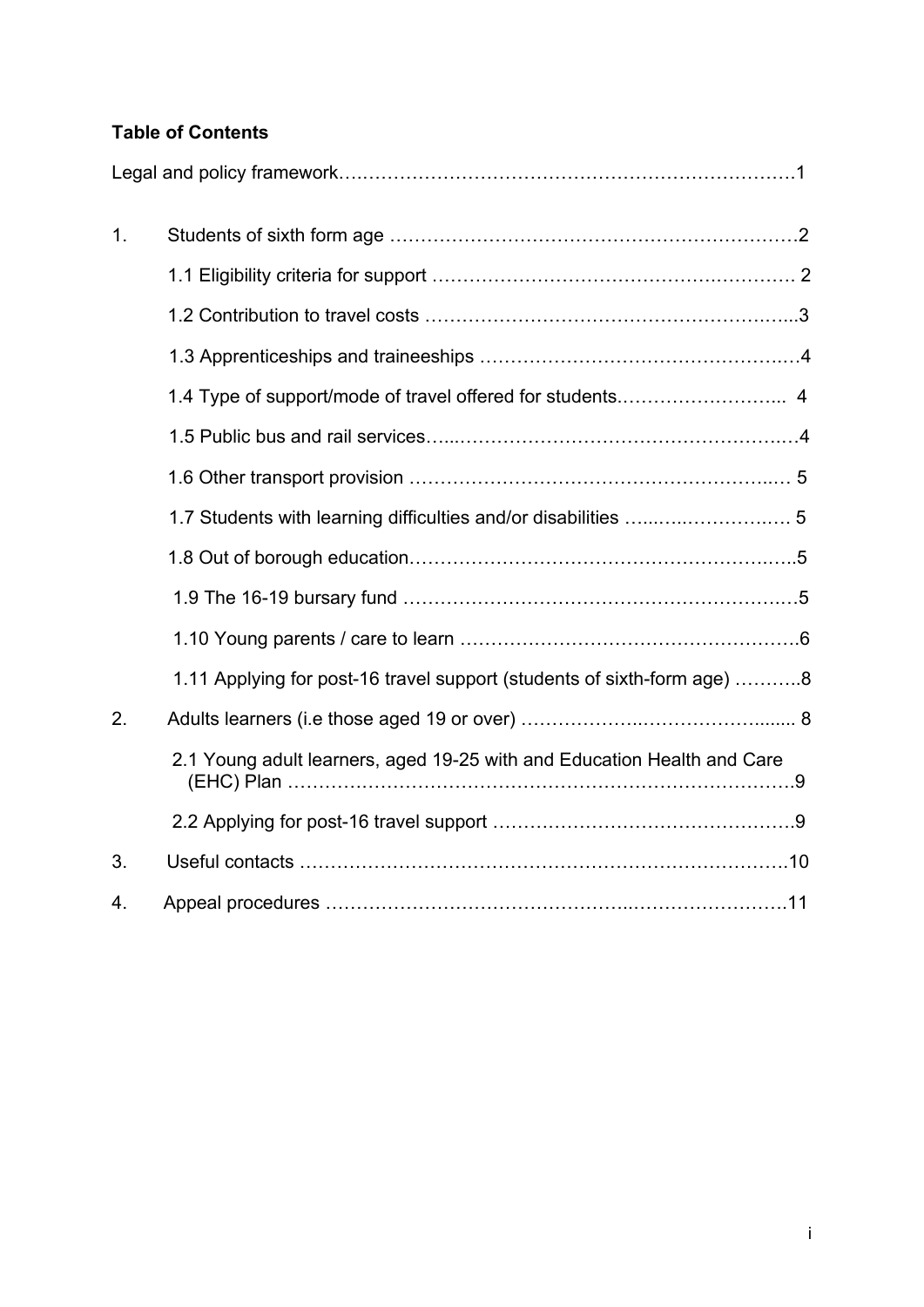# **Legal and policy framework**

The requirements placed on a local authority are defined in the Education Act 1996 (as amended), Education and Skills Act 2008, Education and Inspections Act 2006, Apprenticeships, Skills, Children and Learning Act 2009 and the Equality Act 2012. These Acts require that:

- 1 A local authority shall prepare for each academic year a transport policy statement.
- 2 The statement shall specify the arrangements for the provision of transport or otherwise that the authority consider it necessary to make for facilitating the attendance of persons of sixth form age, receiving education or training at:
	- a. A school
	- b. A college of further education
	- c. An authority maintained or assisted institution providing further education
	- d. An establishment supported by the Education Funding Agency
	- e. A learning provider funded by the authority to deliver accredited programmes of learning which lead to a positive outcome.
- 3 This requires the authority to have regard to the need to include sufficient information in their transport statement and the need to publish the statement in good time, so that young people and their parents are able to take account of these matters when choosing an establishment.
- 4 The statement shall specify the arrangements that the authority consider it necessary to make for the provision of financial assistance in respect of the reasonable travelling expenses of persons of sixth form age, receiving education or training at any establishment such as is mentioned in subsection (2).
- 5 The statement shall also provide information about the travel provision put in place for young adult learners aged 19+ and those aged 19 – 25 with an Education, Health and Care (EHC) plan.

The Department for Education 'Post-16 transport and travel support to education and training', January 2019 advises that local authorities should not differentiate between providers or institutions in the arrangements it provides to support students in facilitating their attendance in education or training. In preparing this Policy Statement, Bracknell Forest Council ('the Authority') is mindful of the requirements under the Education and Skills Act 2008, which are as follows:

#### **Raising the Participation Age**

Young people are required to continue in education or training until the end of the academic year in which they turn 18.

Raising the participation age (RPA) does not mean that young people must stay in school; they will be able to choose one of the following:

- Full-time education, such as school, FE college or home education
- Apprenticeships, work-based learning
- Part-time education or training if they are employed, self-employed or volunteering for at least 20 hours a week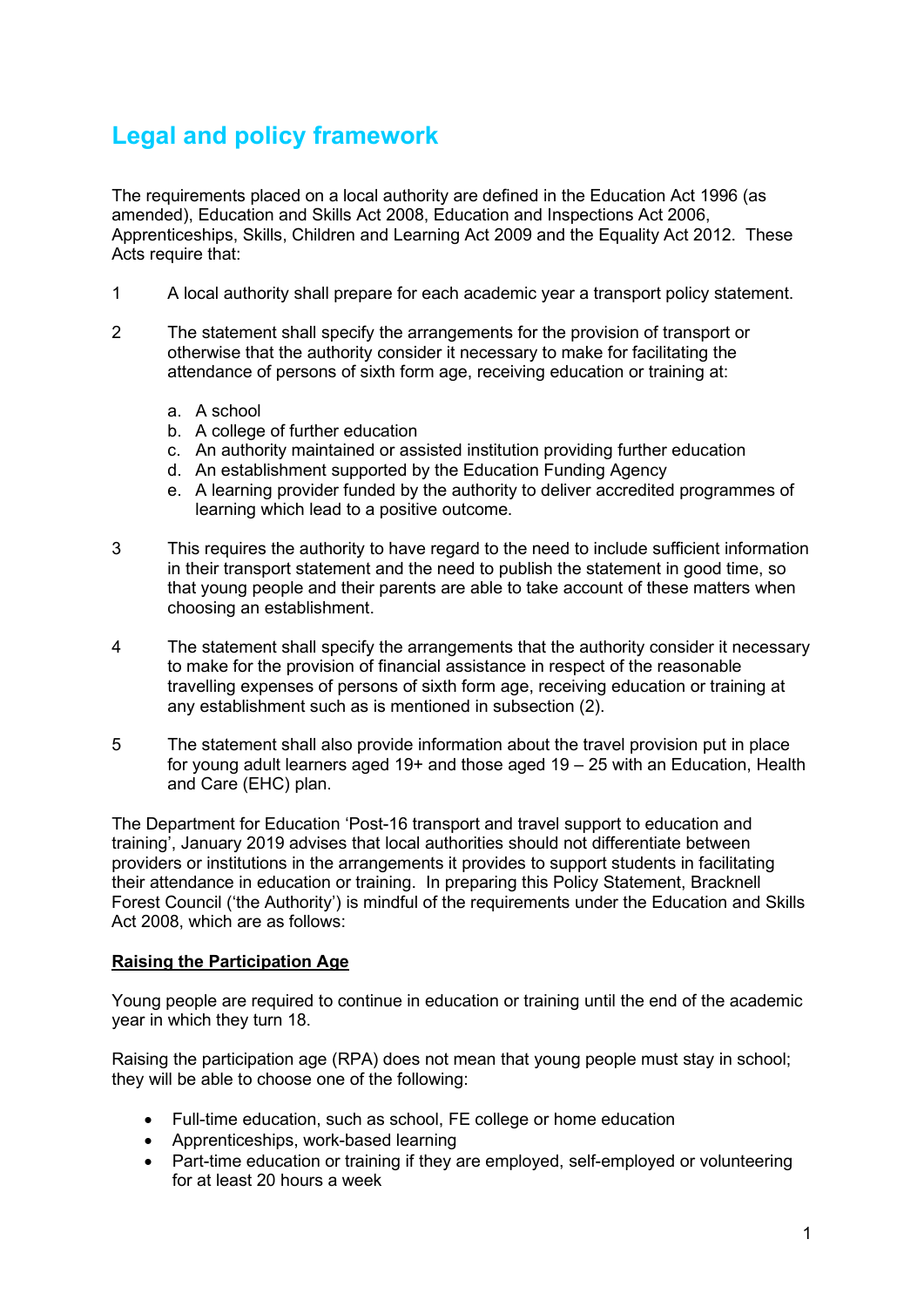#### **Scope**

Whilst there is no legal duty to provide free or subsidised transport to all post-16 students, the scheme operating under this policy recognises that the Authority needs to support all young people, including those from low income families and those with learning difficulties and/or disabilities.

All young people carrying on their education post-16 **must** re-apply for travel support.

**This policy supersedes all previous policies and applies only to the academic year 2021/22.** 

Key contact details:

Time Square<br>
Market Street<br>
Market Street Bracknell Forest Council<br>
RG12 1.ID<br>
RG12 1.ID **RG12 1JD** 

Education Transport Special Educational Needs Team (SEN) Market Street<br>Bracknell Forest Council

Tel: 01344 352002 Tel: 01344 354039

Emails: [Education.transport@bracknell-forest.gov.uk](mailto:Education.transport@bracknell-forest.gov.uk) [Sen.education@bracknell-forest.gov.uk](mailto:Sen.education@bracknell-forest.gov.uk)

# **1. Students of sixth-form age**

This is defined as being a person receiving education or training at an establishment and he/she is over compulsory school age but is under the age of 19 or has begun a course at the establishment before attaining the age of 19 and continues to attend that course. This definition also applies to a young person with an EHC plan up to age 25, if they are continuing a course started before their  $19<sup>th</sup>$  birthday.

# **1.1 Eligibility criteria for support**

• Student must reside within the administrative boundary of Bracknell and be in fulltime (12 hours a week minimum) further education at one of the following:

> A school or academy; a further education institution; a local authority maintained or assisted institution providing higher or further education; a learning provider, funded by the local authority, which leads to a positive outcome (this could include colleges, charities and private learning providers).

• Student may be entitled to receive appropriate support providing the distance between their home address and place of study is more than 3 miles. The distance between a student's home (i.e. a single permanent residence) and place of study will be measured by the shortest available walking route.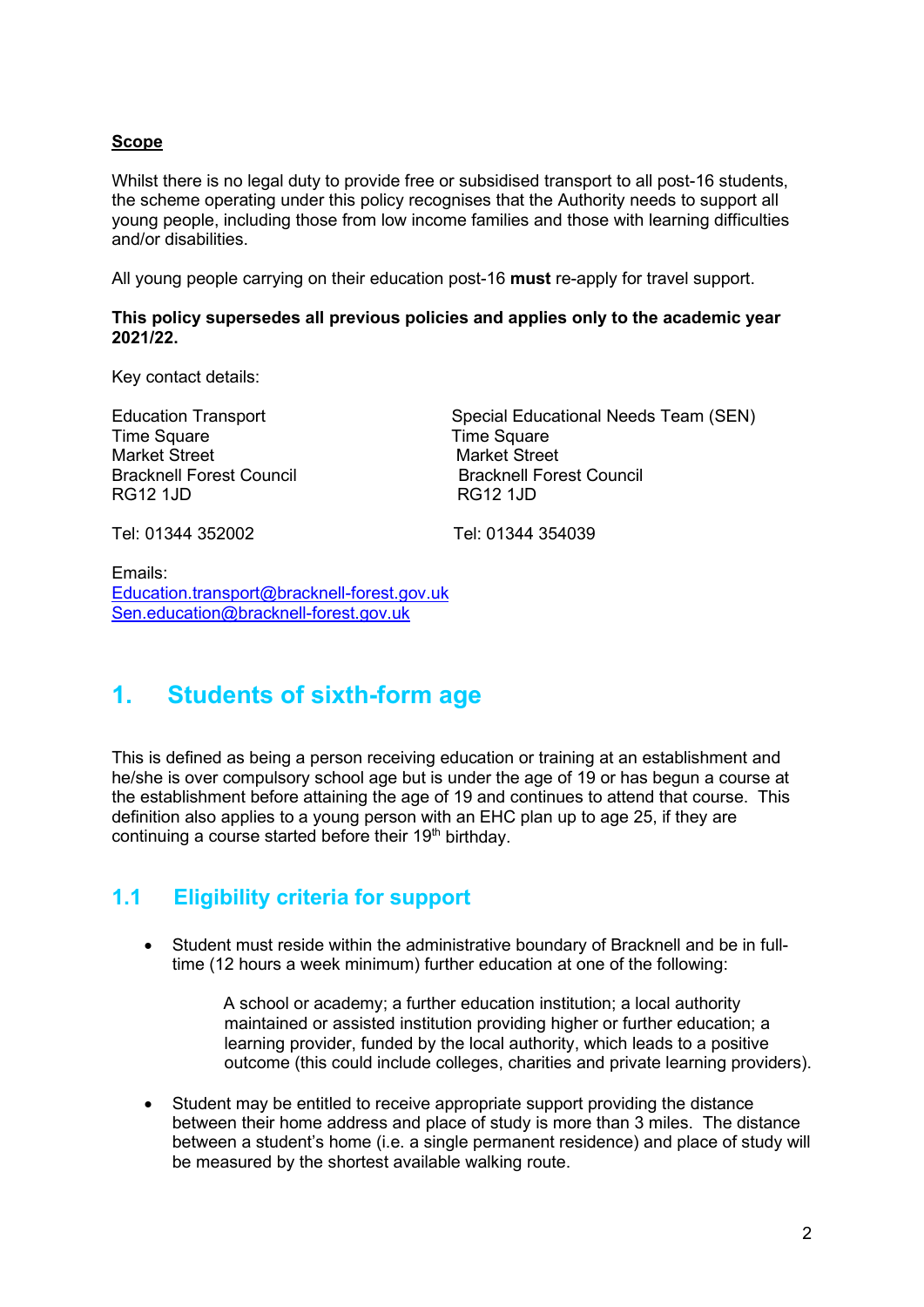- Students who live within 3 miles of their nearest\* suitable school, college or nearest training provider, offering a suitable level of study, will not normally receive support with transport unless there are exceptional circumstances which mean the student is unable to travel independently or with assistance from a parent, guardian or carer. Consideration will be given by the Authority to the nature of a student's learning difficulty and/or disability on a case by case basis. Wherever possible, independent travel will be promoted for all students including students with learning difficulties and/or disabilities from the start of Year 9.
- Support may be provided for a student of a family on low income in the following circumstances:
- i. they reside within the administrative boundary of Bracknell<br>ii they reside more than 3 miles from their nearest suitable equal
- they reside more than 3 miles from their nearest suitable educational establishment or training provider; and
- iii. have parents/legal guardian (or who are themselves) in receipt of one of the following benefits:
	- Universal Credit (as appropriate)
	- Free School meals for their child or family is entitled to maximum working tax credit (for learners aged 16 -19)
	- Support under Part VI of the Immigration and Asylum Act 1999
	- Guaranteed element of state pension credit

Those students who are over 19 years and receive benefits in their own rights will be assessed as an individual on the grounds of low income.

\*The nearest suitable learning provider is the closest school or college to the home address able to offer a suitable level of study in accordance with the young person's educational needs. Normally account is not taken of preferred courses or specialist courses, which are not available at the nearest educational setting.If parents choose to send their young person to a school or college (or the young person chooses this themselves), which is not the nearest suitable setting, as described above, assistance with travel arrangements will not be provided by the Authority.

• The Authority must be notified in writing of a change in the home address so that travel eligibility can be re-assessed.

# **1.2 Contribution to travel costs**

The principles in which the policy is founded remain broadly the same as in previous years and are set out below, but include the requirement for eligible students to contribute towards their transport costs:

• The arrangements under this policy are that all students who are entitled to support contribute £735 per annum towards the costs of their transport. Where a student qualifies under grounds of low income then the contribution by the student will be £367.50 per annum. This will apply to all students whether attending Bracknell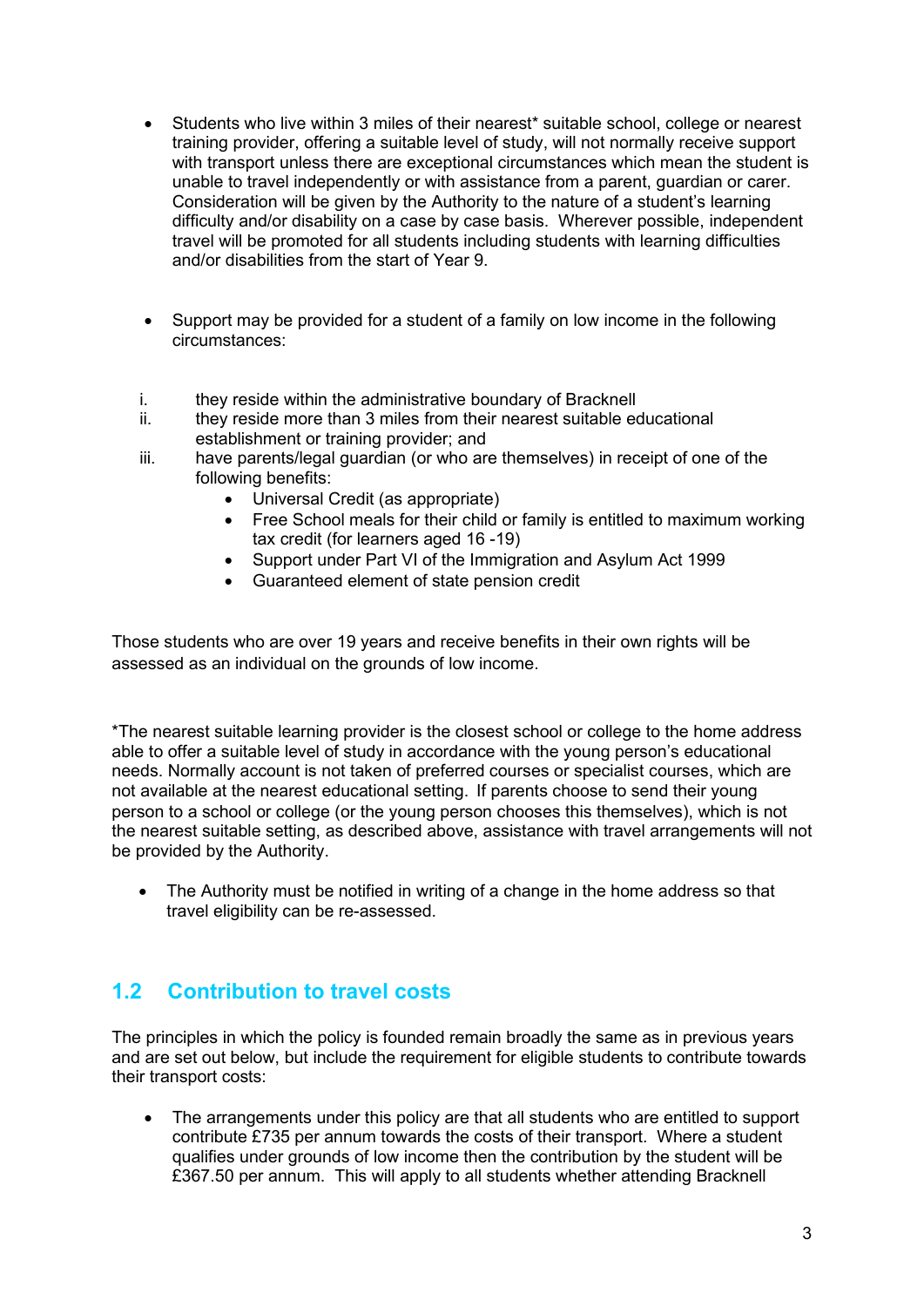mainstream or special/specialist post-16 education provision, independent schools or FE colleges and other suitable training establishments.

- Support for the provision of transport will be considered for students of sixth form age i.e. a student who is over compulsory school age, but below 19, or in exceptional circumstances a student who has begun a particular course of education or training before they reached 19 and continues to attend that course. Please note that where the student becomes 19 years of age during their course, transport assistance will cease at the end of the academic year in which their 19th birthday falls.
- Students of sixth form age must be enrolled on a full-time education course, scheduled to provide a minimum of 12 hours weekly of guided learning. Exceptional circumstances may arise, where a student has, for example, had to take a break in learning due to medical needs and is unable to meet the minimum number of study hours.
- the Authority does not provide support for transport assistance for part-time courses or non-state funded education.
- Where a school/college or parent/guardian/carer have been making their own transport arrangements, the Authority will not agree to pay these costs retrospectively.

The contribution to travel costs will apply to **all** students of sixth-form age (including those with learning difficulties and/or disabilities and those with an EHC plan) whether attending Bracknell mainstream or special educational post-16 provision, independent schools or FE colleges and other suitable training providers.

# **1.3 Apprenticeships and traineeships**

Where a student considers that they may be eligible for travel assistance and they wish this to apply to either an apprenticeship or to a traineeship, they should submit an on-line application as for all other learners. The above contribution to travel costs will also apply.

### **1.4 Type of support/mode of travel offered for students**

The type of support/mode of travel will depend on the individual circumstances of the student, which will be assessed by the Authority.

The Authority recognises that it is the parent/guardian/carer's and/or the student's responsibility for ensuring attendance at a school, FE college or training provider.

### **1.5 Public Bus and Rail Services**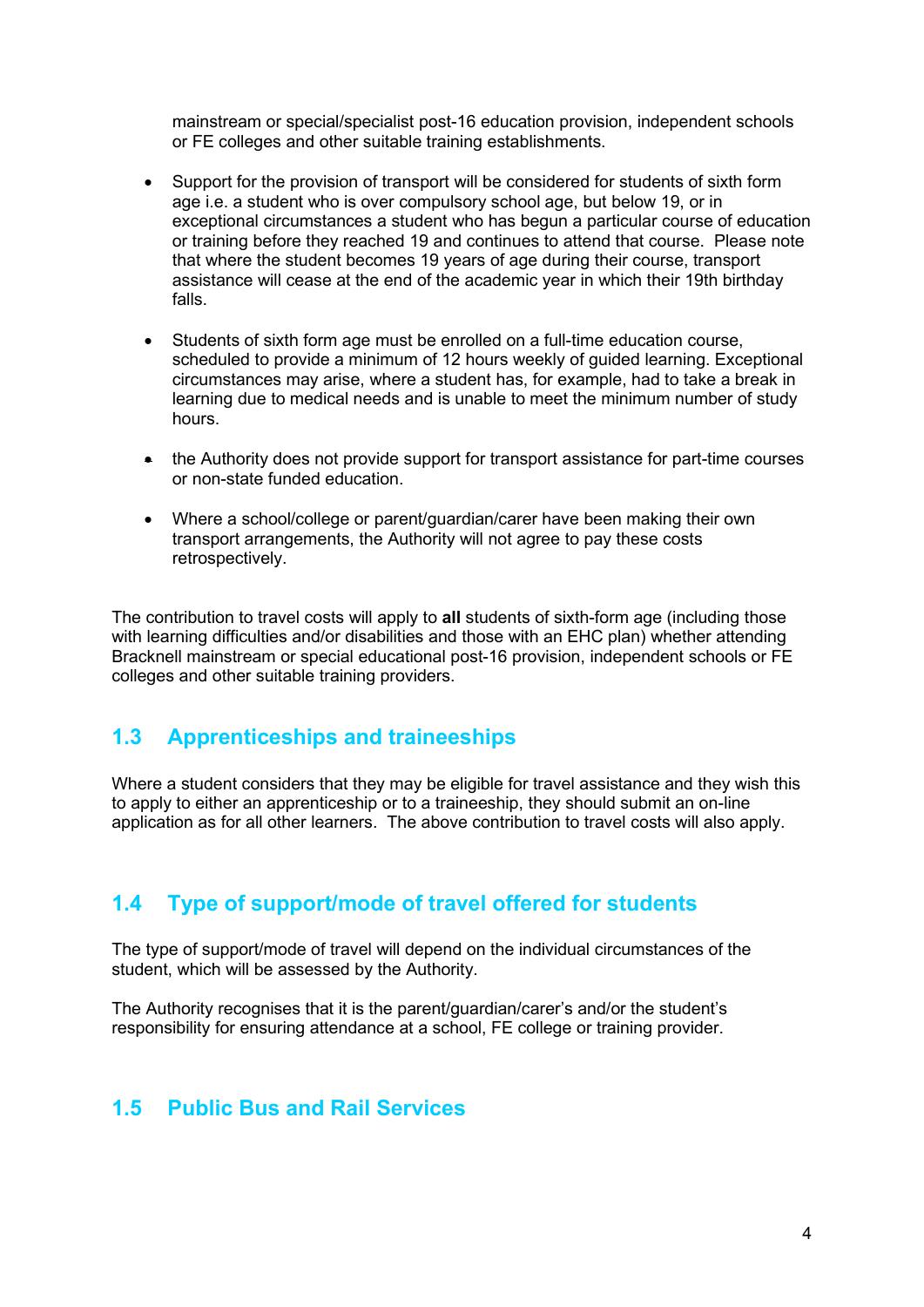Where a student is entitled to support and their journey can reasonably be accommodated using existing public bus or rail, then the student will be expected to pay up to the first  $£735$ (see above 'Contribution to travel costs').

### **1.6 Other Transport Provision**

Where public transport is not available, or the student is unable to use public transport due to a learning difficulty and/or disability, then it may be necessary to provide contracted travel to accommodate a student's journey to and from school or college. In such cases the student will be expected to contribute (see above 'Contribution to travel costs').

If a student is unable to travel unaccompanied on either public transport or on transport commissioned by the education establishment or training provider, parents/guardians or carers of students will be encouraged to provide transport for which a mileage allowance will be paid. The amount of this mileage allowance will take into account contribution costs (see above 'Contribution to travel costs'). Where a student is in receipt of a Personal Independence Payment (PIP) or has received a bursary from the 16 – 19 Bursary Fund, this may be used to transport the student to and from school or FE College.

# **1.7 Students with Learning Difficulties and/or Disabilities**

The Authority wishes to encourage, enable and assist the participation of young people with special educational needs and disabilities in education and training. Travel training will be considered for pupils as part of the annual review process.

Students with an EHC plan will be assessed on their transport eligibility by the Authority at the phase transfer stage i.e. when they move from compulsory education to post-16 education.

Decisions/recommendations will be made in accordance with the legal framework and statutory guidance for post-16 transport provision. Suitable travel arrangements will then be provided to address the needs of eligible students.

# **1.8 Out of Borough Education**

This policy applies where the educational needs of a student with learning difficulties and/or disabilities cannot be addressed within Bracknell and a suitable out of borough establishment is identified by the Authority.

Students attending an alternative school/college/education provider through personal preference or choice will not receive assistance with travel arrangements.

Attendance at out of borough education establishments may include weekly or termly boarding and hence the travel arrangements for each student will vary accordingly. In such cases, the scheduling of transport will be agreed with the school, FE college or training provider, in conjunction with the parents/guardians/carers or young person.

### **1.9 The 16 – 19 Bursary Fund**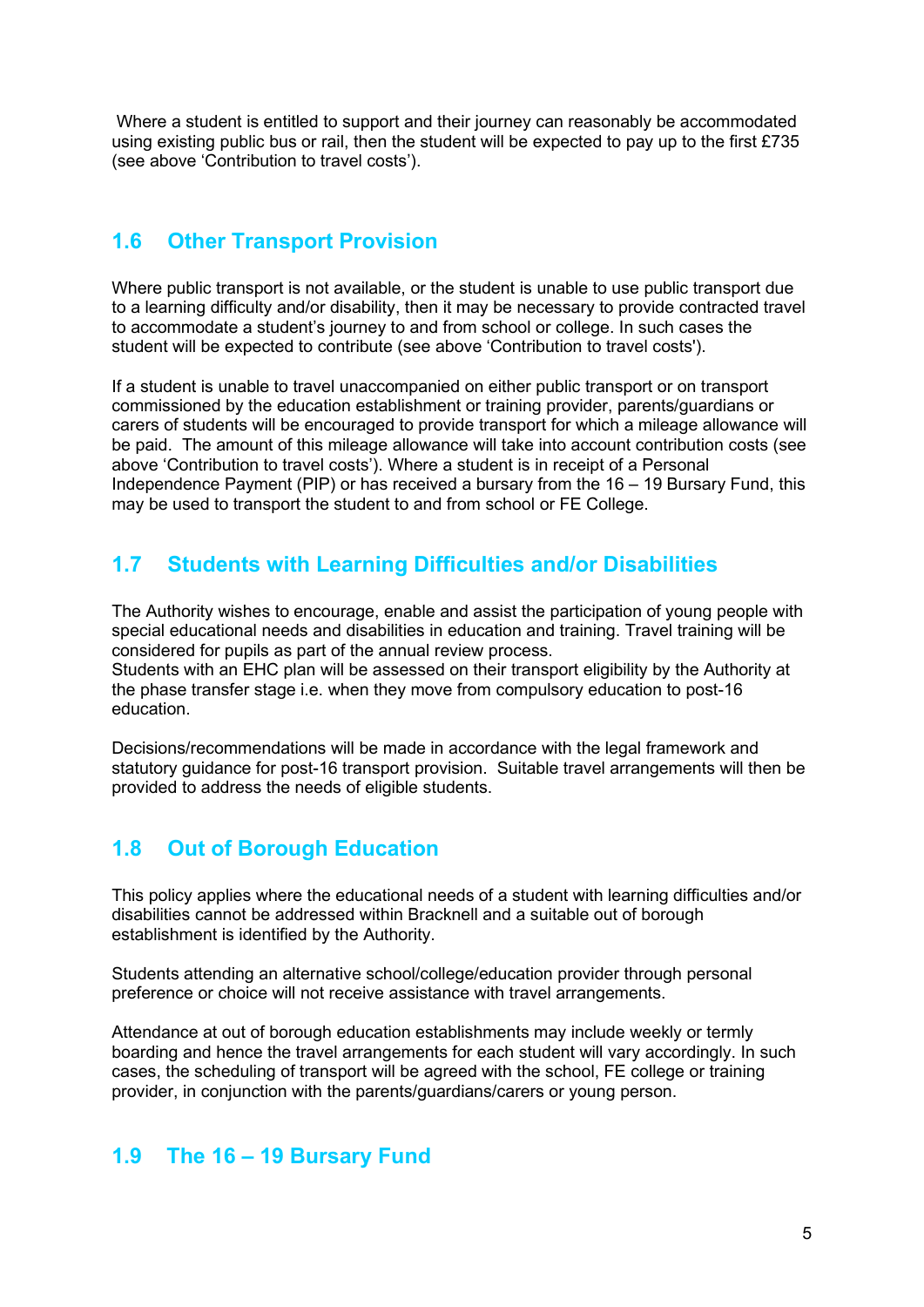#### **<https://www.gov.uk/1619-bursary-fund>**

The 16 to 19 Bursary Fund provides financial support to help young people overcome specific barriers to participation so they can remain in education.

There are 2 types of 16 to 19 bursaries:

- 1. A vulnerable bursary of up to £1,200 a year for young people in one of the defined vulnerable groups below:
	- in care
	- care leavers
	- in receipt of Income Support, or Universal Credit in place of Income Support, in their own right
	- in receipt of Employment and Support Allowance or Universal Credit and Disability Living or Personal Independence Payments in their own right
	- discretionary bursaries which institutions award to meet individual needs, for example, help with the cost of transport, meals, books and equipment
- 2. Discretionary bursaries which institutions award to meet individual needs, for example, help with the cost of transport, meals, books and equipment

To be eligible for the discretionary bursary young people must:

- be aged 16 or over but under 19 at 31 August in the academic year of the statement or
- be aged 19 or over at 31 August in the academic year of the statement and have an Education, Health and Care (EHC) Plan
- be aged 19 or over at 31 August in the academic year of the statement and continuing on a study programme they began aged 16 to 18 ('19+ continuers')
- be studying a programme that is subject to inspection by a public body which assures quality (such as Ofsted), the provision must also be funded by either a Government funding agency or the local authority

Schools and colleges are responsible for managing both types of bursary. Young people who want to apply for support from the bursary fund should contact their chosen school or college to make an application. Further information can be found at www.gov.uk/ search for post 16 bursaries.

### **1.10 Young parents / Care to Learn**

If you are a young parent under 20, Care to Learn can help pay for your childcare and related travel costs, up to £160 per child per week, while you're learning.

Care to Learn can help with the cost of:

- childcare, including deposit and registration fees
- a childcare 'taster' session (up to 5 days)
- keeping your childcare place over the summer holidays
- taking your child to the childcare provider

#### **Types of childcare**

The childcare provider must be Ofsted registered and can be a: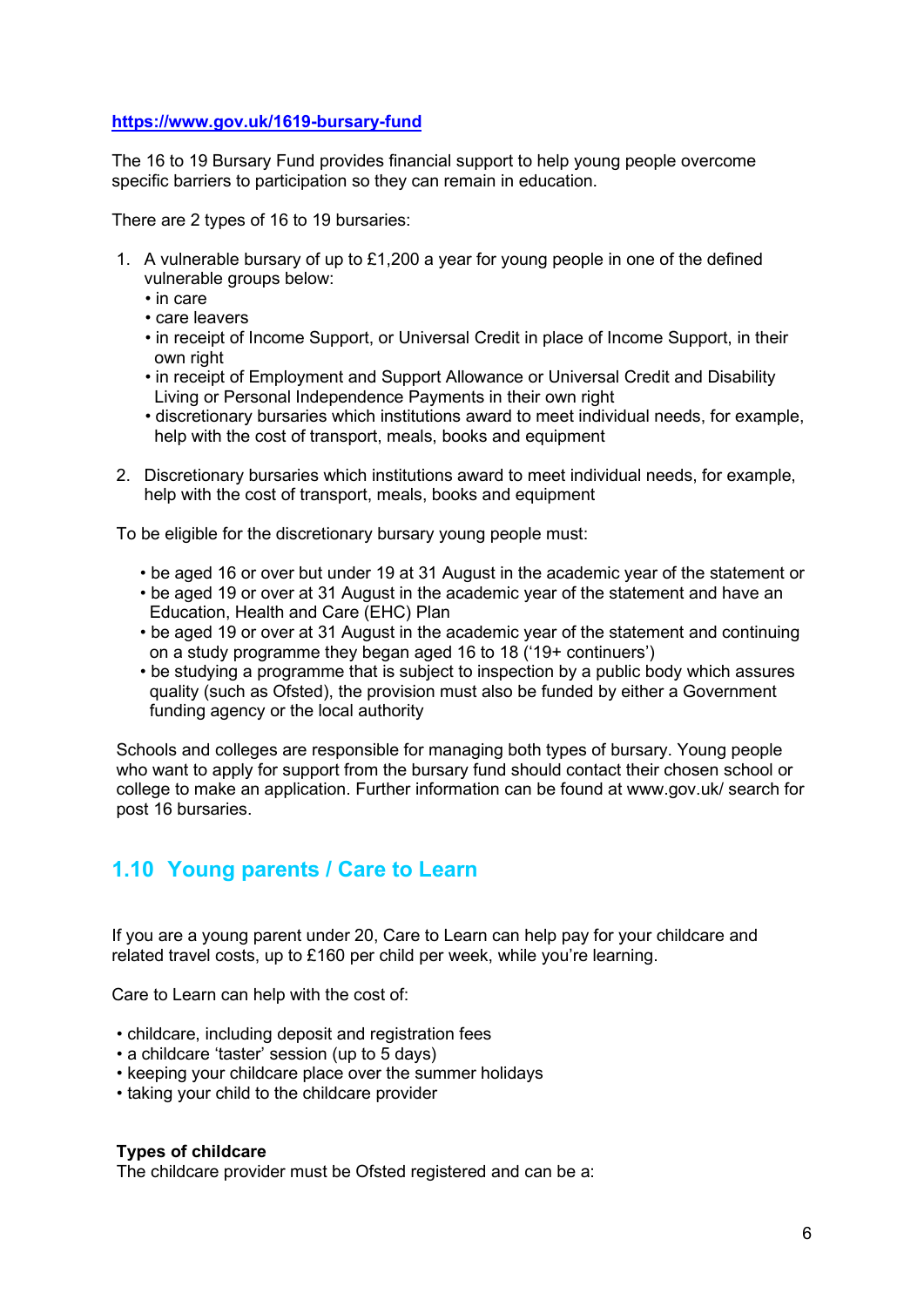- childminder
- pre-school playgroup
- day nursery
- out of school club

If your child needs specialist childcare, the provider must also be on the Care Quality Commission's register for specialist provision.

If you want a relative to get Care to Learn for looking after your child they need to be both:

- providing registered childcare for children they're not related to
- living apart from you and your child

#### **Payments**

 Childcare payments go directly to your childcare provider. Before your childcare provider can be paid:

- your childcare provider needs to confirm your child's attendance
- your school or college needs to confirm that you're attending your course

 Payments for travel costs go to your school or college - they'll either pay you or arrange travel for you.

#### **Attendance**

Payments will stop if:

- you stop attending your course
- you finish your course
- your child stops attending childcare

#### **Eligibility**

You can get Care to Learn if:

- you're a parent under 20 at the start of your course
- you're the main carer for your child
- you live in England
- you're either a British citizen or a national of a European Economic Area (EEA) country
	- your course is publicly funded (check with your school or college)
- your childcare provider is registered with Ofsted or the Care Quality Commission

#### **Type of course**

Care to Learn is only available for courses in England that have some public funding.

This includes courses that take place in:

- schools
- school sixth forms
- sixth form colleges
- other colleges and learning providers, including Foundation Learning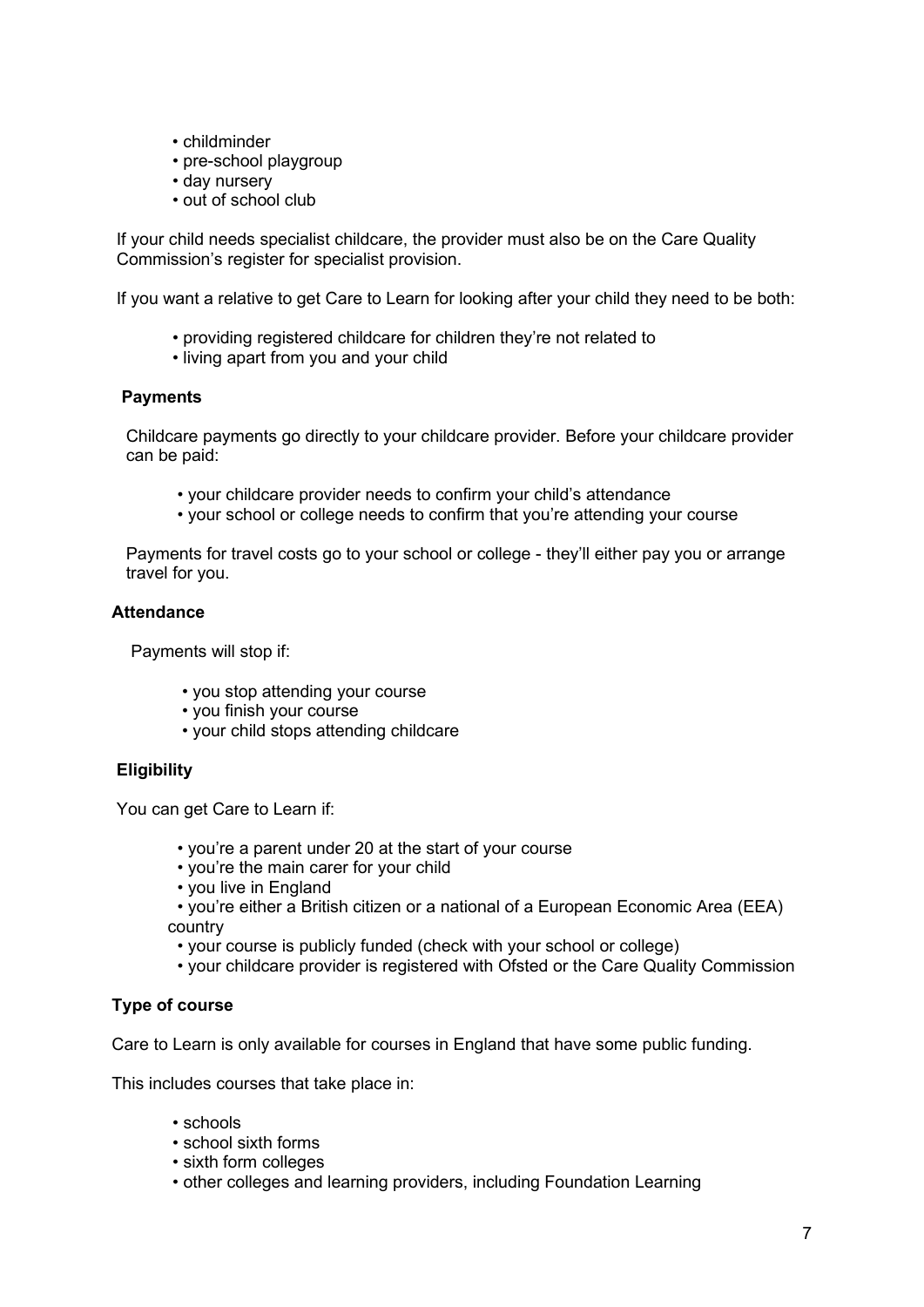• your community at Children's Centres

Young parents are also entitled to apply for an Under 19 Bus Only Ticket or for those aged 19 and over can apply for the 19 – 25 card. For more information please visit https://www.gov.uk/care-to-learn/how-to-claim

## **1.11 Applying for post-16 travel support (A. Students of sixth-form age)**

All requests for travel arrangements must be made by completing the online application form which is available at [https://www.bracknell-forest.gov.uk/schools-and](https://www.bracknell-forest.gov.uk/schools-and-learning/schools/school-transport)[learning/schools/school-transport.](https://www.bracknell-forest.gov.uk/schools-and-learning/schools/school-transport) Applications must be made annually and will be reviewed to assess whether travel arrangements are still required. In cases, where the Authority considers that the criteria have not been met and travel assistance will not be provided, an appeal against this decision can be made through the published appeals process.

If the need for travel assistance indicates that a vehicle is required, the Education Transport Team will first offer a mileage allowance to the appropriate educational establishment **subject to payment of the appropriate contribution (see above).** 

It is unlikely that the transport provided will be the same as when the learner attended school and every encouragement will be made towards independent travel by public transport. However, should there be a need for additional support on the grounds of the student's learning difficulties and/or disabilities, this will be considered.

Students travelling to a place of further education, where the Local Authority already provides transport, may be offered a seat in that vehicle. However, students should be aware that the transport will only operate at the times, arranged by the Local Authority for existing students and no changes or additional transport will be provided for post-16 students.

# **2 Adult learners (i.e. those aged 19 or over)**

Where a young person started a course after their  $19<sup>th</sup>$  birthday at a local authority maintained or assisted further or higher education institution or institutions within the further education sector, arrangements may be made for travel provision to facilitate a young person's attendance if the Authority considers these to be necessary. This also applies to young people with an EHC plan.

Please note that this is intended to ensure that those with the most severe learning difficulties and/or disabilities with no other means of transportation are able to undertake further education and training after their  $19<sup>th</sup>$  birthday to help them move towards more independent living.

Where travel arrangements are agreed, these will be free of charge.

Each case will be considered on its own merits.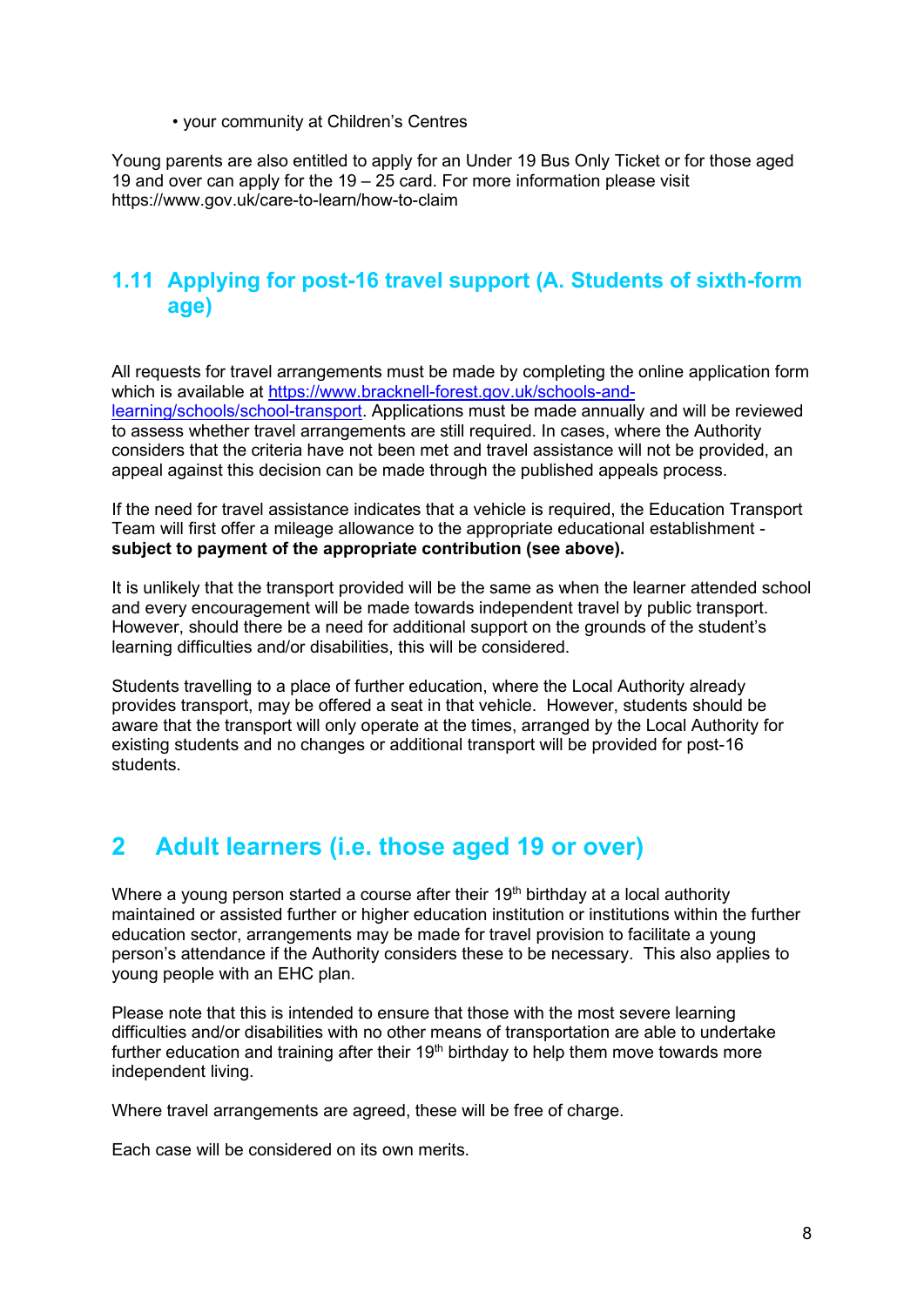# **2.1 Young adult learners, aged 19 – 25 with an Education, Health and Care (EHC) plan**

Please note that this section does not apply to young adults who are not in education or training and who do not have an EHC plan.

• The Authority wishes to encourage, enable and assist the participation of young people with special educational needs and disabilities up to the age of 25 in education and training and the following will be considered:

Free transport will be provided to a young adult learner (not being a person of sixth form age), where the Authority has secured and named a setting in an EHC plan which provides **both** the provision of education or training **and** the provision of boarding accommodation. This applies to an adult learner aged under 25, subject to an EHC plan and where it is considered necessary to facilitate that person's attendance at the place of education or training.

Free transport assistance may be provided where an adult learner was receiving education or training at an establishment maintained or assisted by the Authority and providing Further Education, or at a College of Further Education, and the Authority considered that:

(a) the person's attendance on that course was reasonably necessary; and (b)it was necessary for the Authority to provide transport to facilitate that person's attendance on the course. In deciding whether it is necessary for the Authority to provide free transport assistance for an adult learner, the Authority would amongst other things, have regard to:

- the learner's age, ability and aptitude
- any learning difficulties and/or disabilities the person may have
- the locations and times at which the education or training is provided
- the nature of the route, or alternative routes, which the learner could reasonably be expected to take.

For the purposes of deciding whether to provide free transport the Authority would not consider it necessary, other than in exceptional circumstances, for a young adult learner to attend an additional Further Education course at the same level or equivalent where the learner had previously attended and completed a course at an establishment within the Further Education sector. The Local Authority expects to see evidence of the learner making progression, but each case will be considered on its own merits.

# **2.2 Applying for post-16 travel support (B. and C. Adult learners)**

All requests for travel arrangements must be made by completing the online application form which is available at [https://www.bracknell-forest.gov.uk/schools-and-](https://www.bracknell-forest.gov.uk/schools-and-learning/schools/school-transport)

[learning/schools/school-transport.](https://www.bracknell-forest.gov.uk/schools-and-learning/schools/school-transport) Applications must be made annually and will be reviewed to assess whether or not travel arrangements are still required. In cases, where the Authority considers that the criteria have not been met and travel assistance will not be provided, an appeal against this decision can be made through the published appeals process.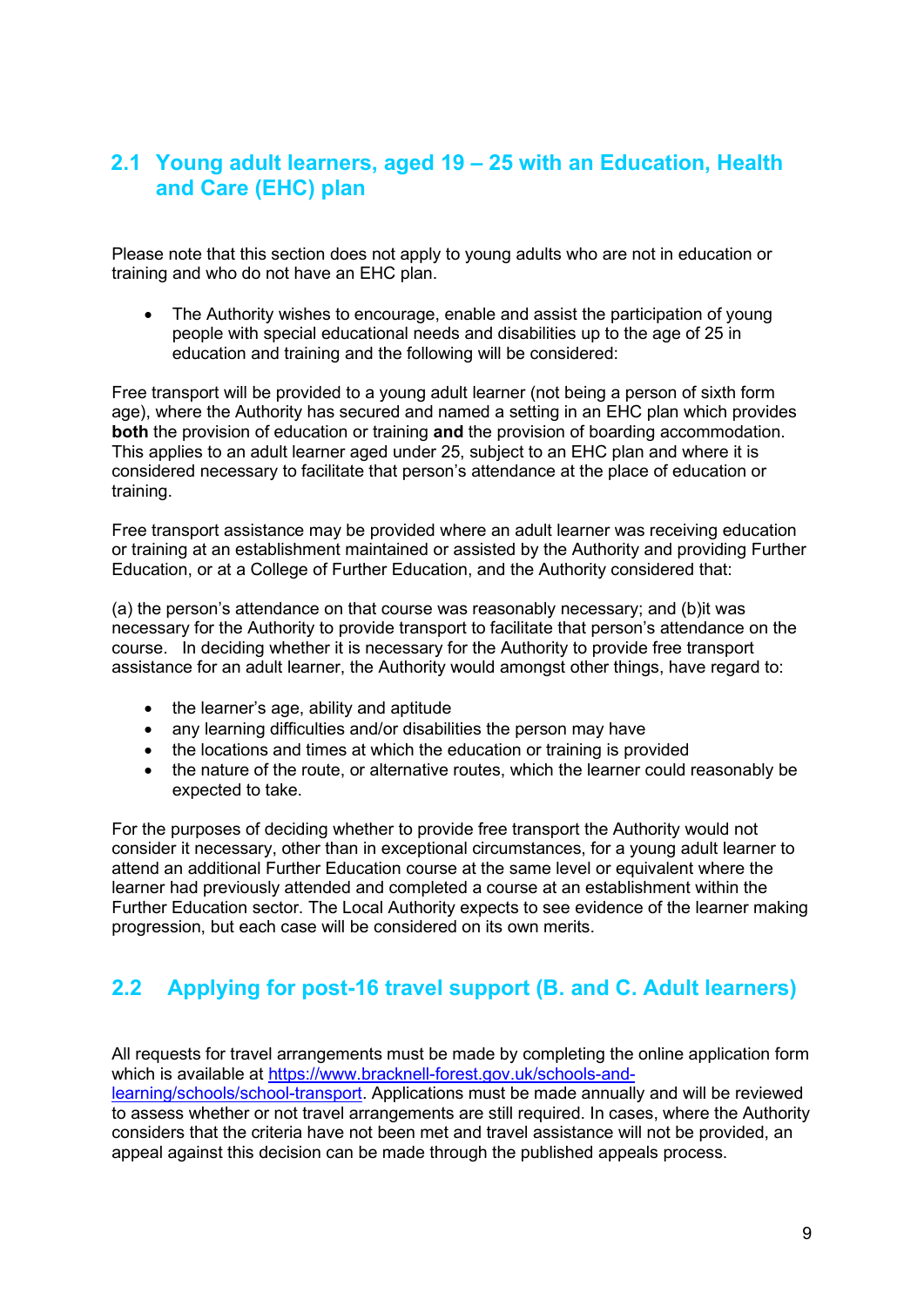# **3 Useful contacts**

#### **Berkshire College of Agriculture**

The college operates their own bus service to the college and students can purchase passes directly from the college. Tel: 01628 827482 Email: [enquiries@bca.ac.uk](mailto:enquiries@bca.ac.uk)

#### **Bracknell and Wokingham College**

Further Education College offering a range of full and part time courses. Tel: 0845 330 3343 Email: [study@bracknell.ac.uk](mailto:study@bracknell.ac.uk)

**Farnborough College of Technology** Further Education College offering a range of full and part time courses. Tel: 0845 330 3343 Email: [info@fam-ct.ac.uk](mailto:info@fam-ct.ac.uk)

#### **Farnborough 6th Form College**

6<sup>th</sup> Form College covering a wide range of full time courses. Tel: 01252 688200 Email: [admin@farnborough.ac.uk](mailto:admin@farnborough.ac.uk)

#### **R-Bus**

The R-Bus is a bus service for adults with learning disabilities and their carers, who are resident in the Bracknell Forest area. Although it has limited capacity, transport may be available to BWC Bracknell campus.

The cost of each trip is £2.20

Tel: 01344 352095 Email: [rbus@bracknell-forest.gov.uk](mailto:rbus@bracknell-forest.gov.uk)

#### **Disabled person's bus pass**

**[https://www.bracknell-forest.gov.uk/roads-parking-and-transport/travel-and-public](https://www.bracknell-forest.gov.uk/roads-parking-and-transport/travel-and-public-transport/disabled-persons-bus-pass)[transport/disabled-persons-bus-pass](https://www.bracknell-forest.gov.uk/roads-parking-and-transport/travel-and-public-transport/disabled-persons-bus-pass)**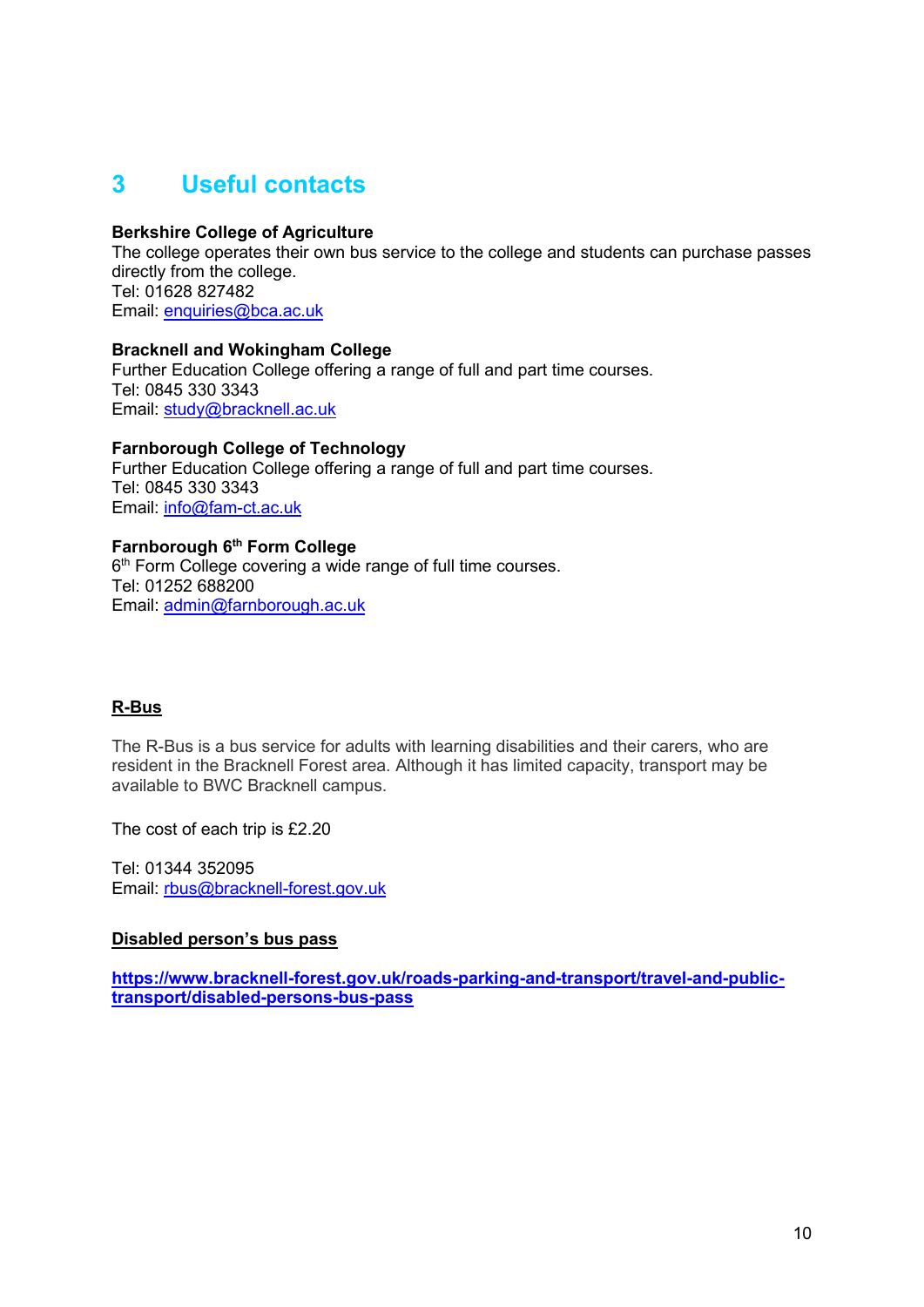# **4 Appeal procedures**

Parents/guardians/carers or a young person are entitled to challenge the decision of the Authority to refuse to provide assistance with transport as set out in this policy or when the parents/guardians/carers or young person consider that the travel arrangements, agreed by the Authority, are unsuitable.

A decision may be challenged on the following grounds:

- eligibility
- distance measurement; and/or
- safety of the route
- transport arrangements offered

#### **Stage 1 – Review of decision**

You have 20 working days from the receipt of the transport decision to make a request, asking for a review of the original decision.

The request should detail why the decision should be reviewed and give personal and/or family circumstances, which should be considered during the appeal process.

An Officer from the Authority will review the original decision and will send you a letter, detailing the outcome of the review within 20 working days of the receipt of the written request.

This will set out the following information:

- the nature of the decision reached
- how the review was concluded
- information about other departments and/or agencies consulted as part of the process
- what factors were considered
- the rationale for the decision reached
- Information about escalation to Stage 2, if appropriate.

#### **How to make a Stage 1 appeal**

Please provide us with the following information and then email your request to:

[education.transport-appeals@bracknell-forest.gov.uk](mailto:education.transport-appeals@bracknell-forest.gov.uk) [Sen.education@bracknell](mailto:Sen.education@bracknell-forest.gov.uk)[forest.gov.uk](mailto:Sen.education@bracknell-forest.gov.uk)

- Confirmation that you are the legal parent or guardian of the child and please provide the date you received our transport notification
- Child's first name and family name
- Child's date of birth
- Your full name and address